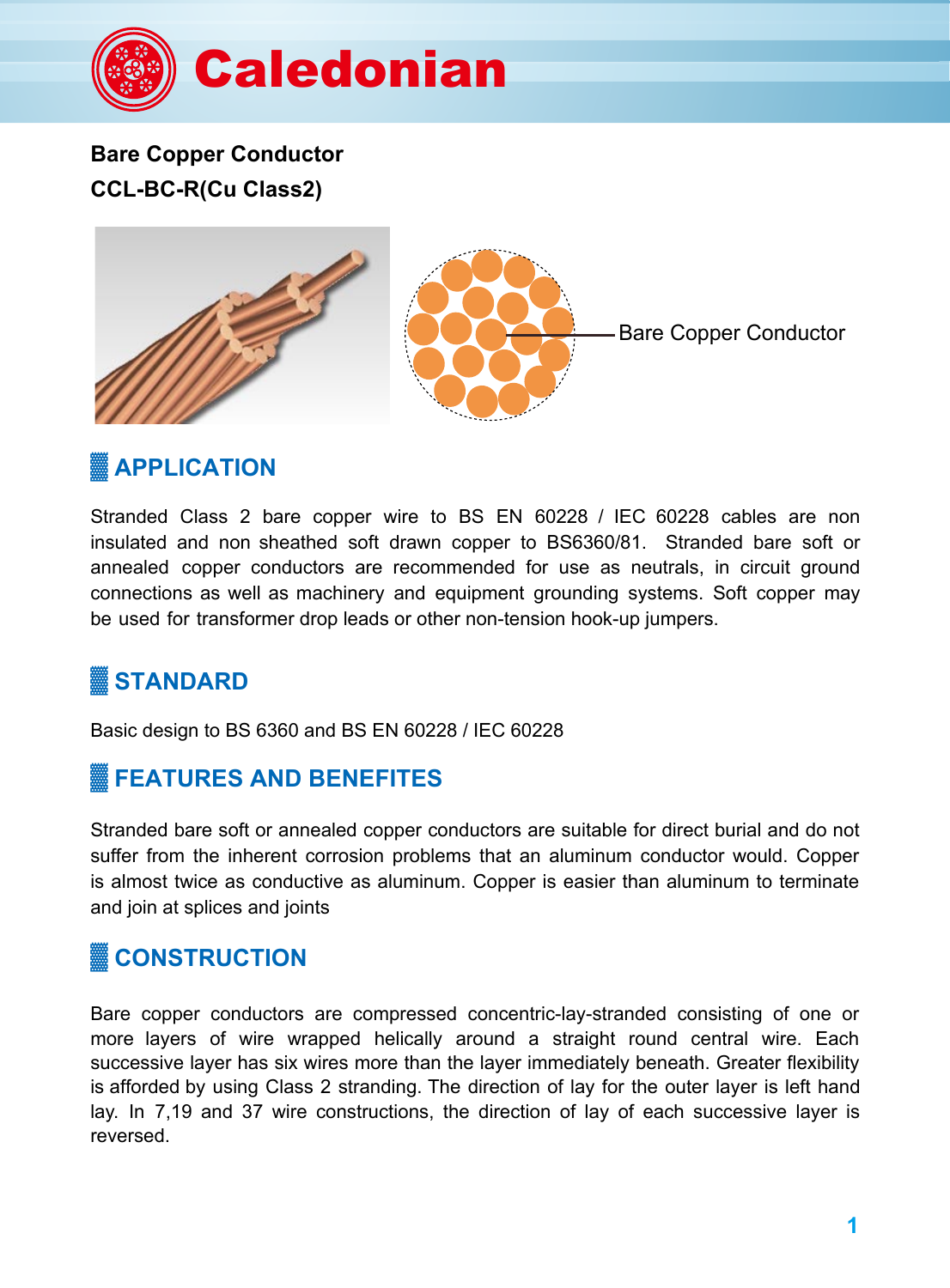

# **TECHNICAL INFORMATION**

| <b>Construction characteristics</b>      |                                                                                             |
|------------------------------------------|---------------------------------------------------------------------------------------------|
| Conductor material                       | Electrolytic, stranded and bare copper                                                      |
| Conductor class                          | Class 2 according to BS EN60228                                                             |
| <b>Usage characteristics</b>             |                                                                                             |
| Minimum Installation Temperature         | $0^{\circ}$ C                                                                               |
| Maximum Installation Temperature         | $60^{\circ}$ C                                                                              |
| Minimum Operating Temperature            | $-15^{\circ}$ C                                                                             |
| <b>Maximum Operating Temperature</b>     | $70^{\circ}$ C                                                                              |
| Maximum conductor temperature            | $90^{\circ}$ C                                                                              |
| Linear resistance @20°C                  | According to BS EN60228 / IEC 60228                                                         |
| Short-circuit max. conductor temperature | 370°C                                                                                       |
| <b>Mechanical characteristics</b>        |                                                                                             |
| Min. Bending Radius                      | 35mm <sup><math>\text{2}</math></sup> up to 400mm <sup><math>\text{2}</math></sup> = 6 x OD |

# **▓ CONSTRUCTION PARAMETERS**

| Part No.            | <b>Cross Section</b> | No./Nominal<br>Diameter of<br><b>Strands</b> | Conductor<br><b>Nominal</b><br><b>Diameter</b> | Approx.<br>Weight | Max. DC<br><b>Resistance</b><br>at 20°C |
|---------------------|----------------------|----------------------------------------------|------------------------------------------------|-------------------|-----------------------------------------|
|                     | mm <sup>2</sup>      | No./mm                                       | mm                                             | kg/km             | $\Omega$ /km                            |
| CCL-BC-R 50         | 50 mm <sup>2</sup>   | 19/1.78                                      | 8.90                                           | 430               | 0.387                                   |
| CCL-BC-R70          | $70 \text{ mm}^2$    | 19/2.14                                      | 10.70                                          | 625               | 0.268                                   |
| CCL-BC-R95          | 95 mm <sup>2</sup>   | 19/2.52                                      | 12.60                                          | 866               | 0.193                                   |
| <b>CCL-BC-R 120</b> | 120 mm <sup>2</sup>  | 37/2.03                                      | 14.25                                          | 1090              | 0.153                                   |
| <b>CCL-BC-R 185</b> | 185 mm <sup>2</sup>  | 37/2.52                                      | 17.64                                          | 1680              | 0.099                                   |
| <b>CCL-BC-R 240</b> | 240 mm <sup>2</sup>  | 61/2.25                                      | 20.30                                          | 2220              | 0.075                                   |
| <b>CCL-BC-R 300</b> | 300 mm <sup>2</sup>  | 61/2.52                                      | 22.68                                          | 2780              | 0.060                                   |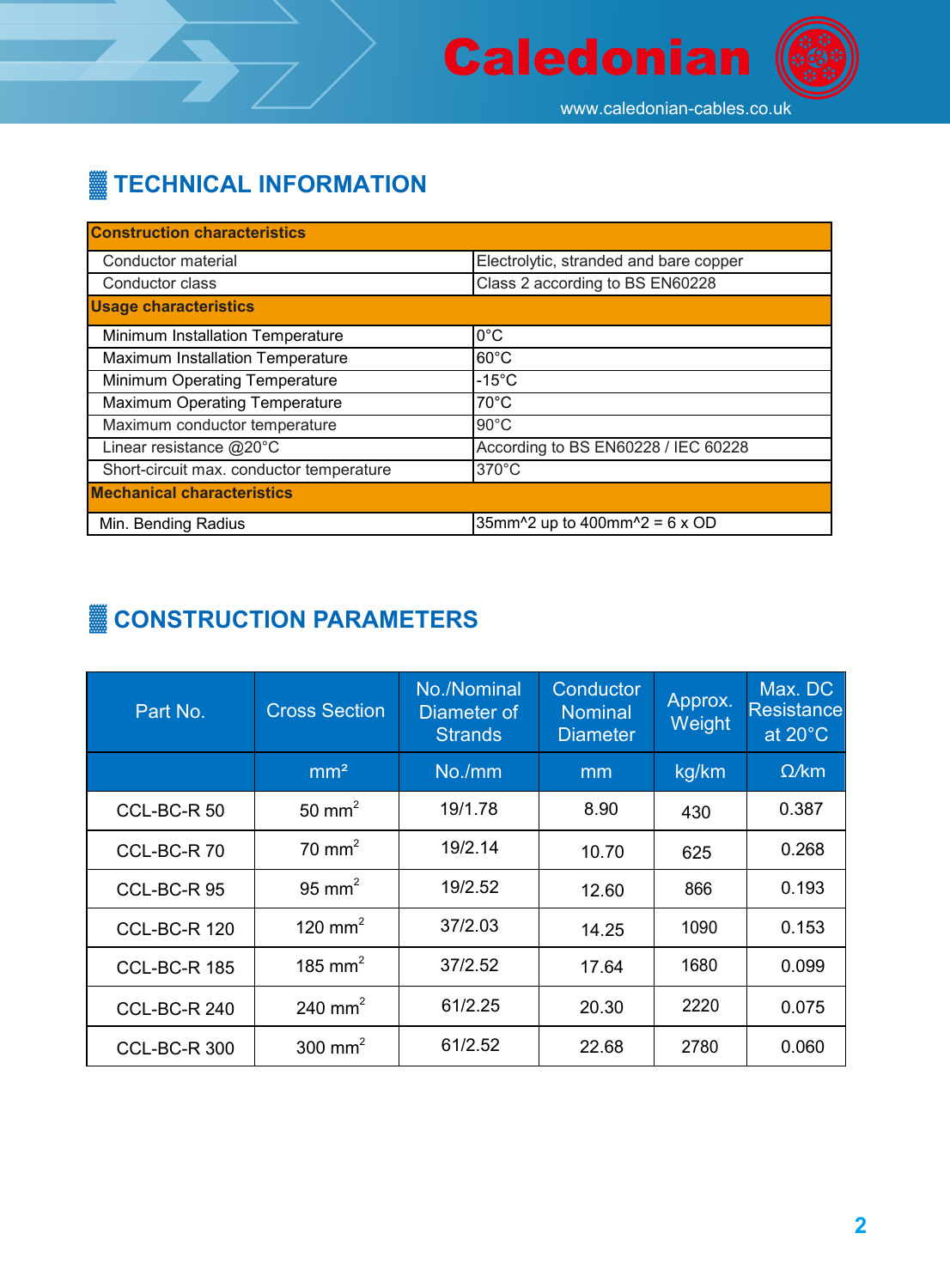

#### **Flat Copper Tape** / **Bar**

**CCL-BCT**



# **APPLICATION**

Bare Copper Tape / Bar is used for both lightning and earthing protection - Our copper earth tapes / bars are annealed for ease of use with radiuses edges. These high conductivity bare copper tapes / bars are used on both lightning protection and earthing applications.

## **STANDARD**

BS EN 13601(previously BS 1432-C101)

### **CONSTRUCTION**

Raw Material: Pure copper Appearance and surface quality: The surface shall be smooth and free from imperfection. Width: 25~140mm Thickness: 3~30mm Copper Layer Purity : Minimum 99.9% pure Glancing Flatness : 4mm/m